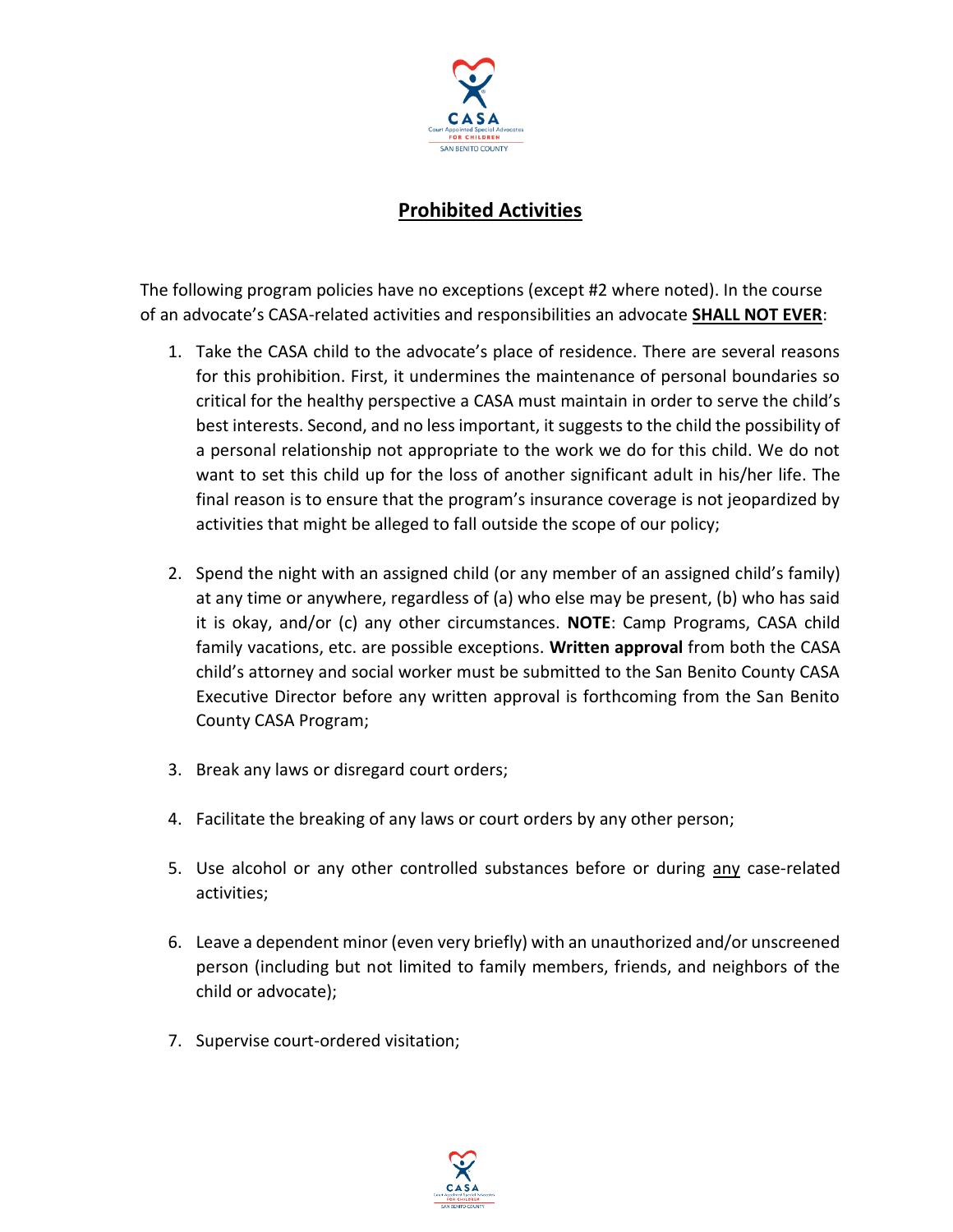

- 8. Remove the child from the county for any type of outing or reason, other than court ordered services, without the county social worker and San Benito County CASA case supervisor's permission;
- 9. Accept personal responsibility for the child (i.e. to find a place to live, etc.)
- 10. Give legal advice or provide therapeutic counseling;
- 11. Make placement arrangements for the child.

## **Case-Related Guidelines**

Case-related guidelines are offered throughout training and supervision, and are too numerous to list here. However, several stand out among the experiences of CASAs who do a particularly good job:

- 1. Do not assume any situation is so unique that a policy can or should be broken. (People are unique, situations are not.)
- 2. If your instincts or a voice in the back of your head says something you are doing or not doing is probably going to get you or someone else in trouble, your instincts or voice is probably correct. Contact your case supervisor right away.
- 3. When interacting with anyone under the age of eighteen (even a 17-and-a-half year old) remember that you are the adult and must set and stick to limits and boundaries.
- 4. If a CASA has planned to participate with the child in some permissible social activity, the CASA should not expand the scope of that activity to include brining the child's friends, other children in the CASA child's foster home, the CASA's family members, etc. The reasons for this limitation are:
	- Keep us focused on our role in the child's life
	- To protect the child from unnecessary pain when the CASA later separates from the child's life
	- To preserve the child and his/her family's right to privacy
	- To avoid exposure of the CASA and the CASA program to increased risk of liability and from uninsured risk